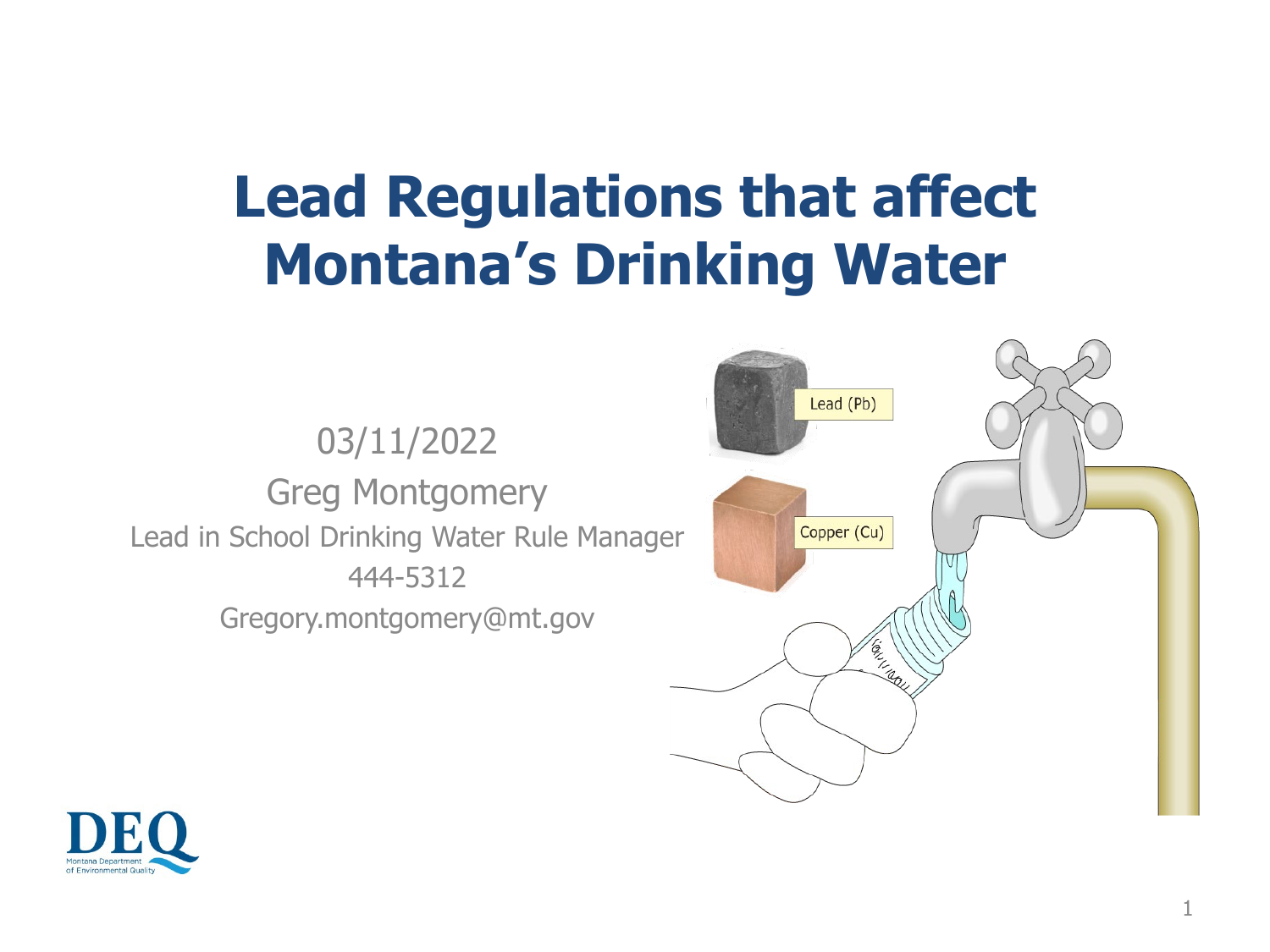### **Lead Regulations for Drinking Water in MT**

#### • **Lead & Copper Rule**

- Federal (adopted in 1991 with a number of revisions thereafter)
- Focused on protecting public health by minimizing lead and copper levels in drinking water, primarily by reducing water corrosivity.

#### • **Lead Reduction in School Drinking Water Program**

- Montana Requirement (adopted by DPHHS on 1/18/20)
- Focused on reducing lead exposure to children in schools by sampling/remediating water fixtures and plumbing.

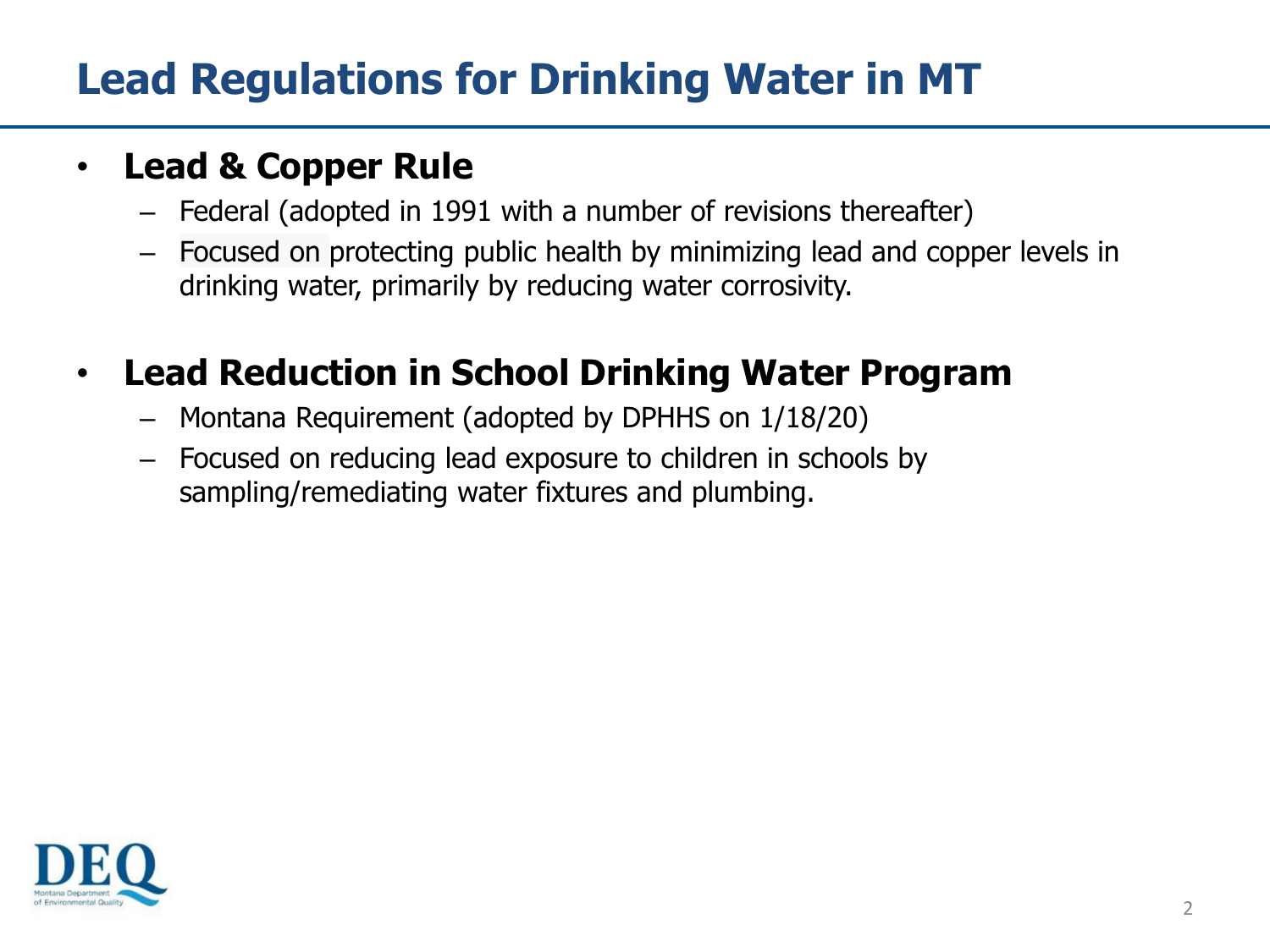### **Why Do We Need to Sample for Lead & Copper**

- Lead
	- Lead can cause damage to the brain, red blood cells and kidneys.
	- Children are the most at risk.
		- Behavior and learning problems
		- Lower IQ and hyperactivity
		- Slowed growth
		- Hearing problems
		- Anemia
- Copper
	- Copper can cause stomach and intestinal distress; liver and kidney damage; complications of Wilson's disease.

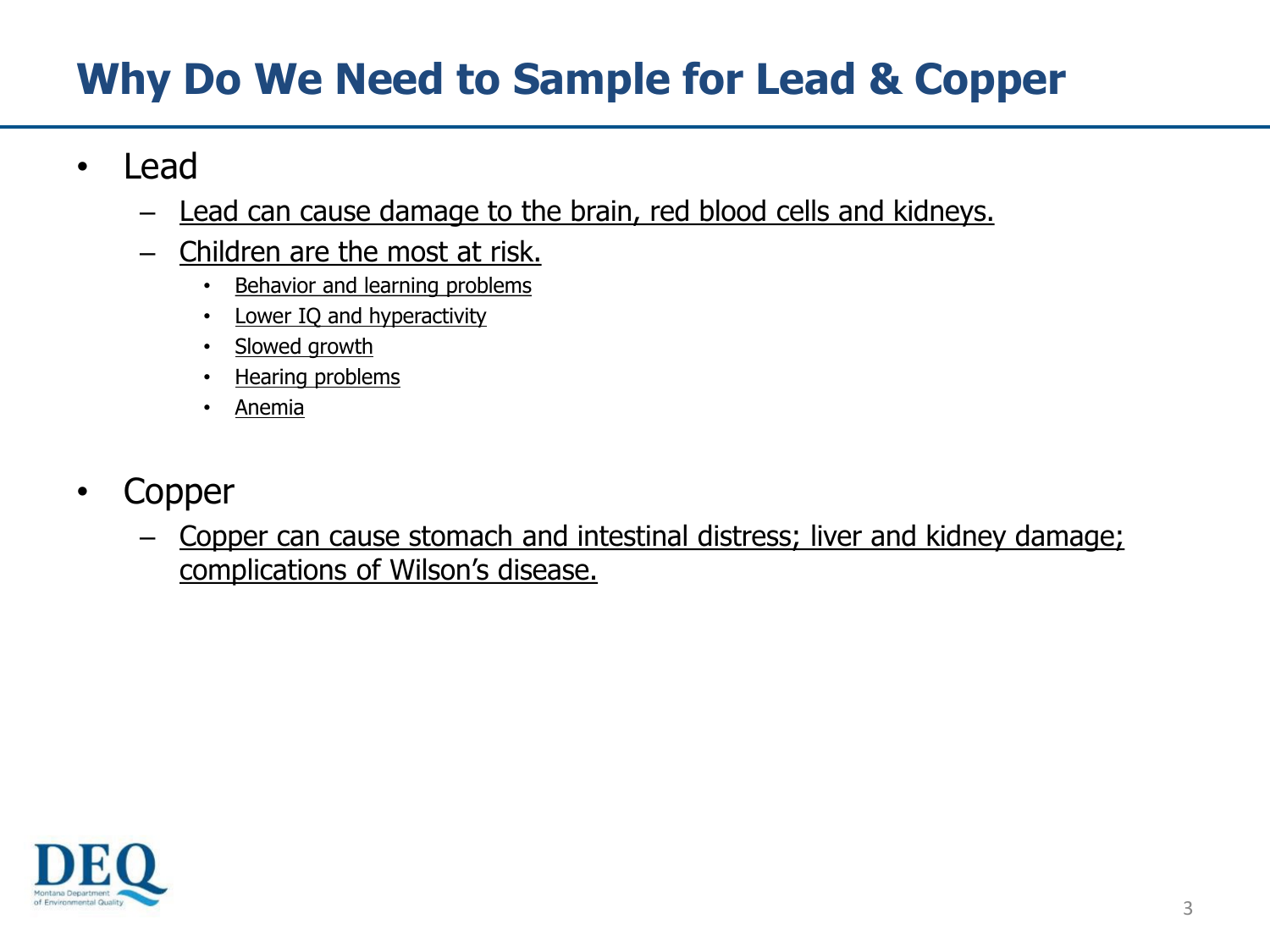#### **Sources of Lead in Drinking Water**



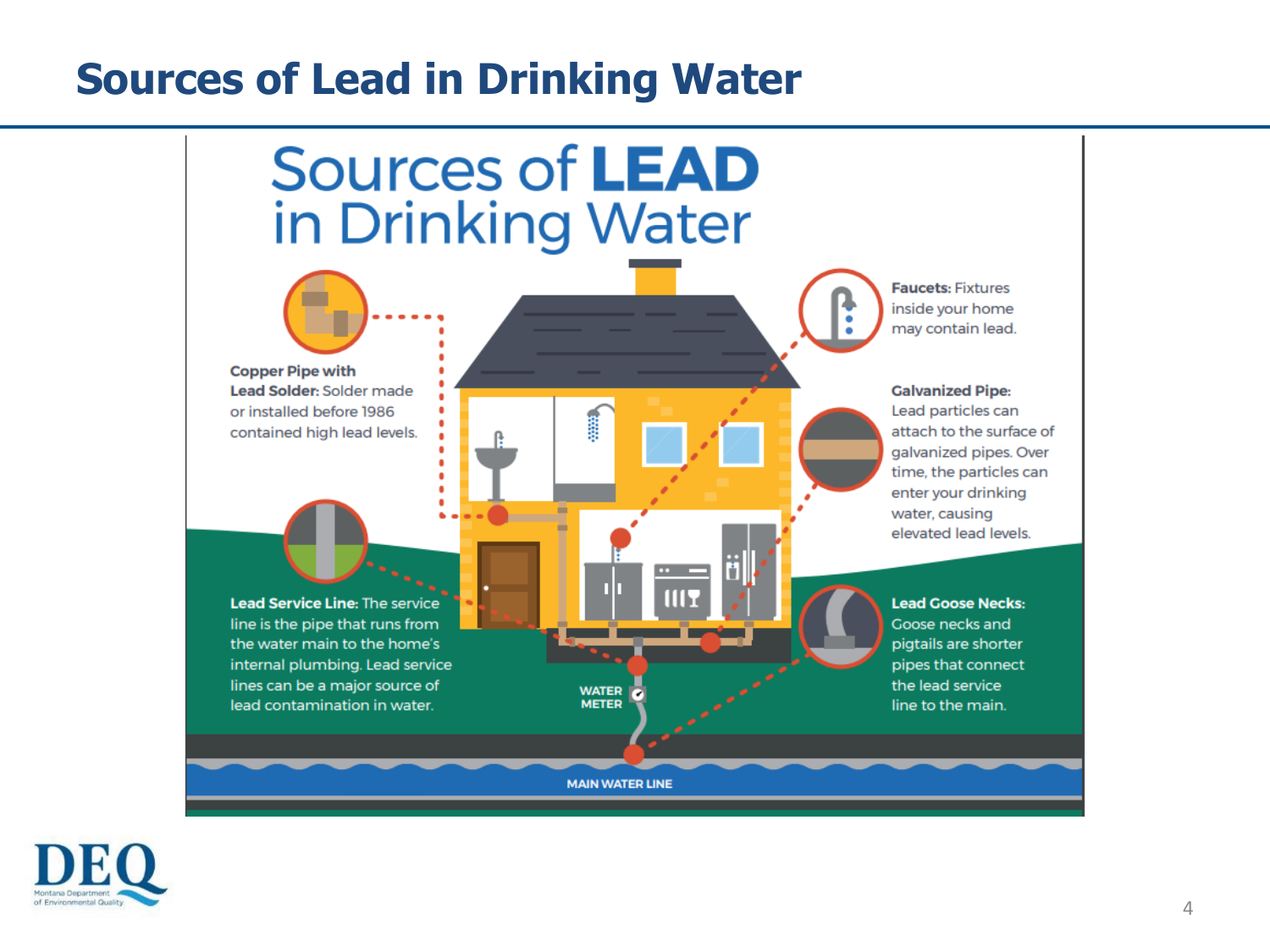#### **Lead & Copper Rule**

- EPA established the Lead and Copper Rule (LCR) in 1991 to protect public health and reduce exposure to lead in drinking water. Focused on minimizing lead and copper levels in drinking water, primarily by reducing water corrosivity.
- LCR applies to Community and Non-Community Non-Transient public water systems.
- EPA requires water systems to test for lead at the tap in certain homes, including those with lead service lines. Systems compare sample results from homes to EPA's action level of 0.015 mg/L for Lead and 1.3 mg/L for Copper. If 10 percent of the samples from these homes have water concentrations that are greater than the action level, then the system must perform actions such as Corrosion control, public education and lead service line replacement.

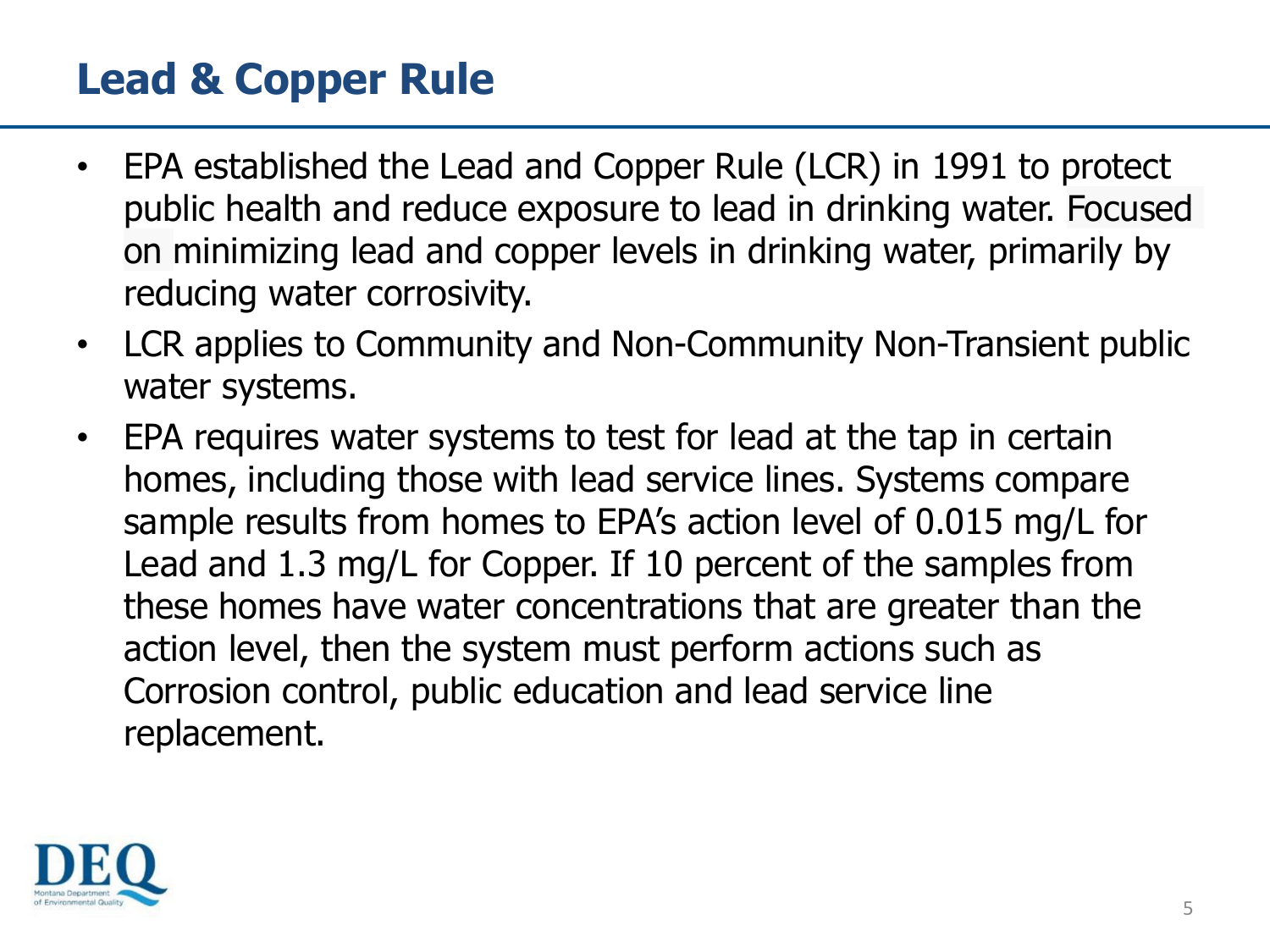### **Lead & Copper Rule Revision**

The Lead & Copper Rule had a major revision (LCRR) on December 16, 2021 with an implementation date on October 16, 2024. The LCRR adds a significant number of new requirements on the water systems and the state.

- New Trigger Level for lead (0.010 mg/L)
- Lead Service Line Inventories (LSL)\*\*\* (only requirement due by 10/16/2024)
- LSL replacement plans & replacement requirements
- New site sampling plans
- New sampling procedures
- Expanded Corrosion Control Treatment requirements
- Find-and-Fix provisions to address elevated results at individual sites
- Public notification requirements
- Lead testing at schools/childcare facilities

EPA will be revising the rule again with the Lead & Copper Rule Improvements (LCRI). The LCRI is supposed to be out prior the October 16, 2024 implementation date, and may revise all of the above requirements EXCEPT for the LSL inventories.

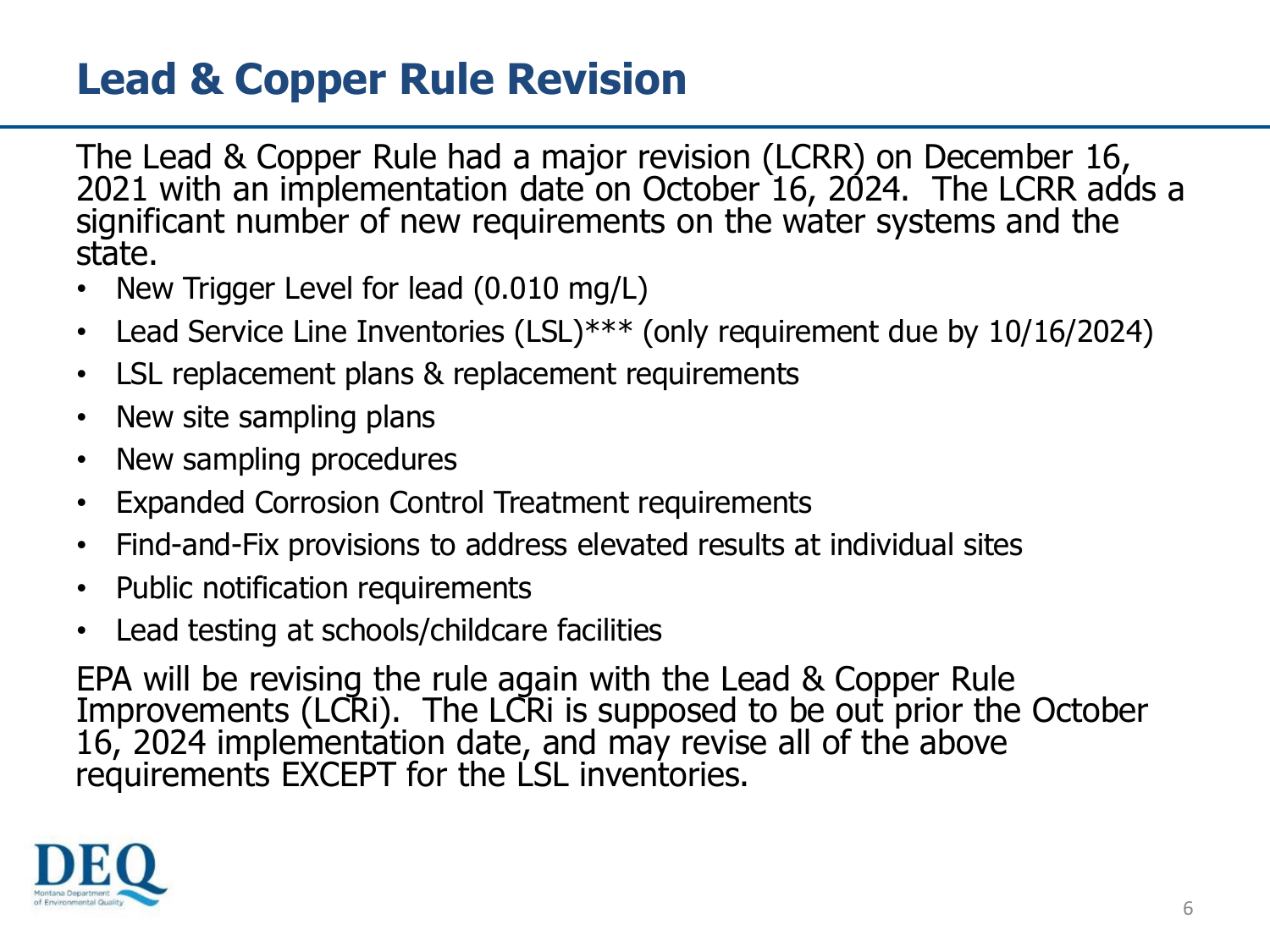## **Lead Reduction in School Drinking Water Program**

- In January 2020, the Montana Department of Public Health and Human Services (DPHHS) adopted amendments to the administrative rules regarding the matter of health in Montana schools. The amendments included requirements pertaining to reducing lead in schools' drinking water. It requires all schools accredited by the Montana Board of Public Education to sample for lead in schools' drinking water.
- DEQ implements the program on behalf of DPHHS.
- All drinking water fountains and kitchen fixtures used for drinking or food preparation must be sampled. As well as all other fixtures that have the potential of being used for food prep or drinking (classroom sinks, bathroom sinks, nurse's office, concession stands, etc..).
- Any fixture with lead results 0.005 mg/L or greater have to be addressed (replace, remove, filter, plumbing replacement)
- Schools are required to flushing their plumbing system whenever the to school is inactive for greater than 3 days